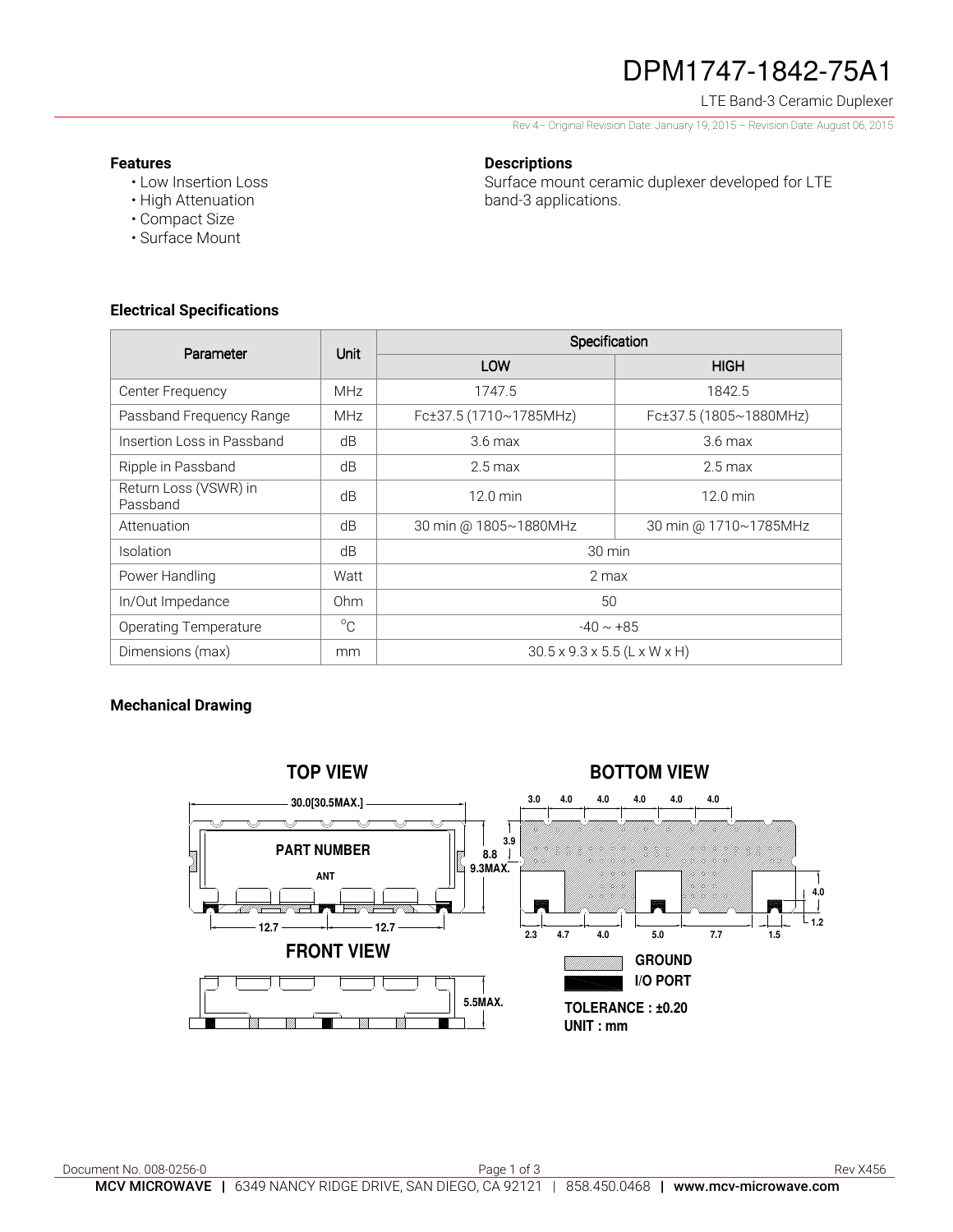## DPM1747-1842-75A1

#### LTE Band-3 Ceramic Duplexer

Rev 4– Original Revision Date: January 19, 2015 – Revision Date: August 06, 2015

## **Recommended PCB Layout**



## **Electrical Response**